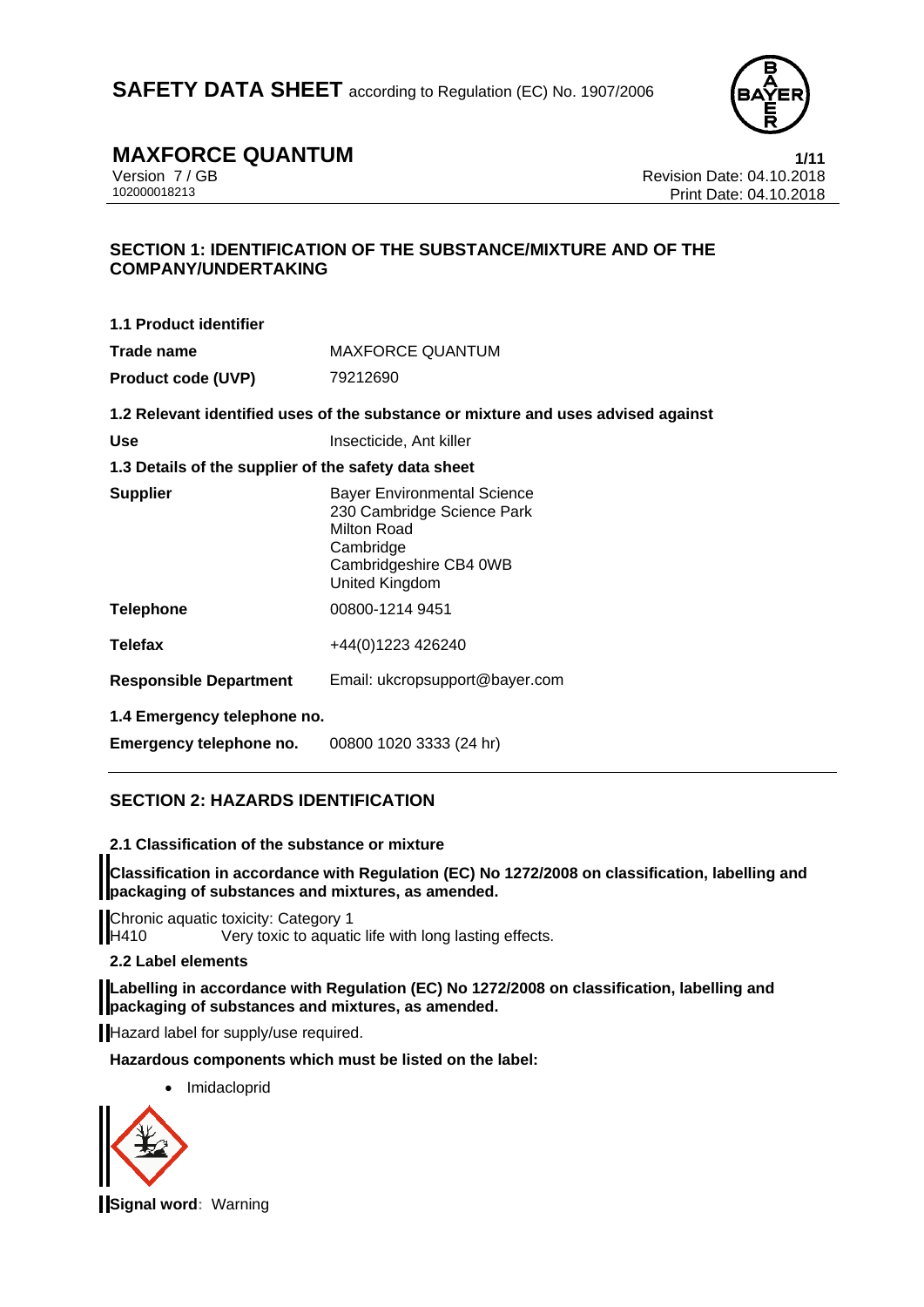

### **MAXFORCE QUANTUM 2/11**

Version 7 / GB Revision Date: 04.10.2018 Print Date: 04.10.2018

### **Hazard statements**

H410 Very toxic to aquatic life with long lasting effects. EUH401 To avoid risks to human health and the environment, comply with the instructions for use.

### **Precautionary statements**

| P273             | Avoid release to the environment.                                                                                                                                                            |
|------------------|----------------------------------------------------------------------------------------------------------------------------------------------------------------------------------------------|
| P391             | Collect spillage.                                                                                                                                                                            |
| P <sub>501</sub> | Dispose of contents/container to a licensed hazardous-waste disposal contractor or<br>collection site except for empty clean containers which can be disposed of as non-<br>hazardous waste. |

### **2.3 Other hazards**

No other hazards known.

### **SECTION 3: COMPOSITION/INFORMATION ON INGREDIENTS**

### **3.2 Mixtures**

### **Chemical nature**

Bait (ready for use) (RB) Imidacloprid 0,03 % w/w

### **Hazardous components**

Hazard statements according to Regulation (EC) No. 1272/2008

| <b>Name</b>  | CAS-No./<br><b>EC-No. /</b>                         | <b>Classification</b><br><b>REGULATION (EC) No</b>                     | <b>Conc. [%]</b> |
|--------------|-----------------------------------------------------|------------------------------------------------------------------------|------------------|
|              | <b>REACH Reg. No.</b>                               | 1272/2008                                                              |                  |
| Imidacloprid | 138261-41-3<br>428-040-8                            | Acute Tox. 4, H302<br>Aquatic Acute 1, H400<br>Aquatic Chronic 1, H410 | 0.03             |
| Sucrose      | $57 - 50 - 1$<br>200-334-9<br>01-2119491293-35-xxxx | Not classified                                                         | > 1.00           |

### **Further information**

| Imidad<br>ıcloprıd | $\lambda$ <sup>1</sup><br>,,,<br>$-4$ $-7$<br>. . | M-Factor:<br>(chronic<br>' ()<br>. .<br>(acute)<br>ш |
|--------------------|---------------------------------------------------|------------------------------------------------------|
|                    |                                                   |                                                      |

For the full text of the H-Statements mentioned in this Section, see Section 16.

### **SECTION 4: FIRST AID MEASURES**

### **4.1 Description of first aid measures**

**General advice** The nature of this product, when contained in commercial packs, makes spillage unlikely. However, if significant amounts are spilled nevertheless, the following advice is applicable. Move out of dangerous area. Place and transport victim in stable position (lying sideways). Remove contaminated clothing immediately and dispose of safely.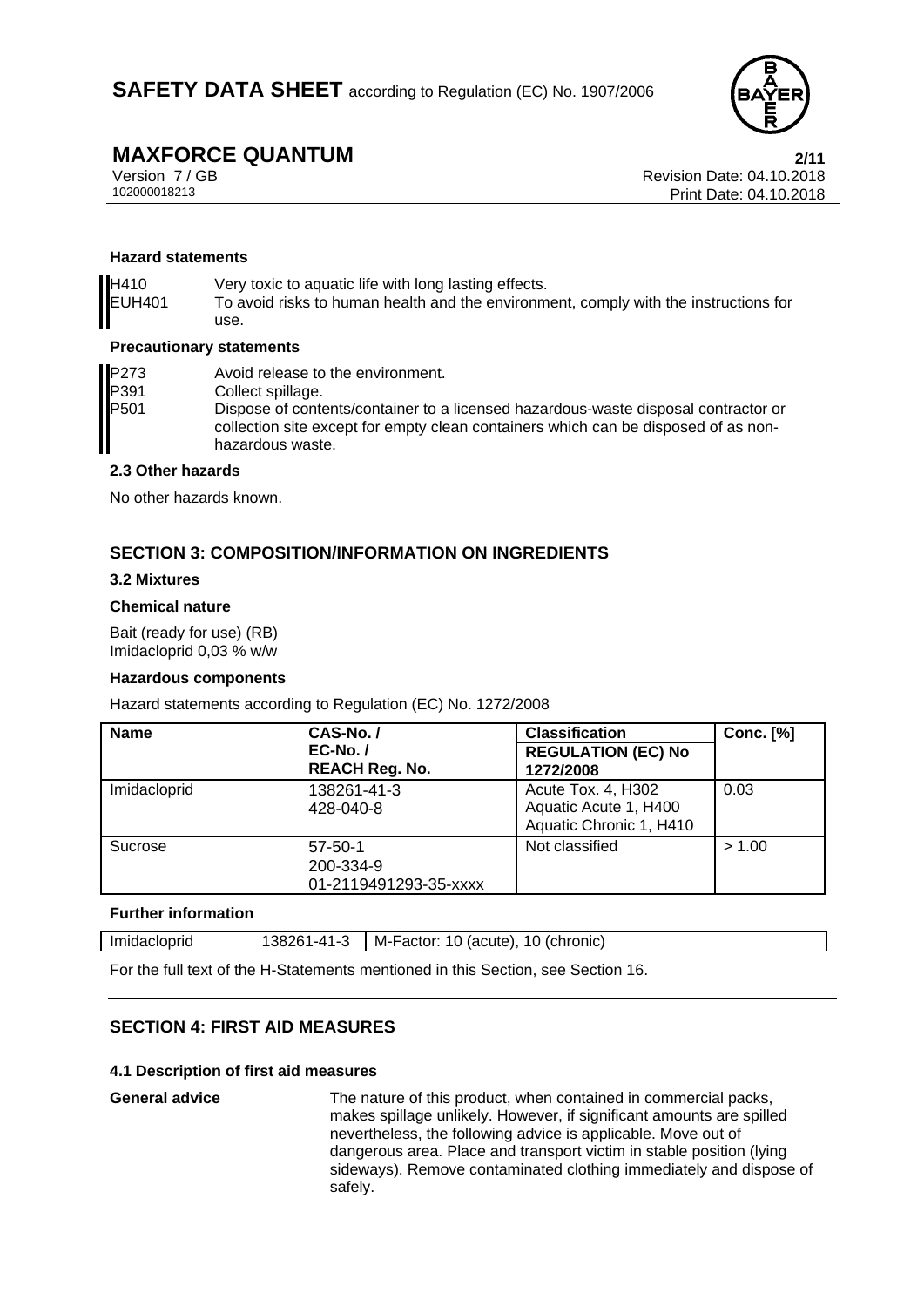

# **MAXFORCE QUANTUM** 3/11<br>Version 7 / GB Revision Date: 04.10.2018

Version 7 / GB Revision Date: 04.10.2018<br>102000018213 Print Date: 04.10.2018 Print Date: 04.10.2018

| <b>Skin contact</b> | Wash off immediately with soap and plenty of water.                                                                                                                                                                                                                                                                              |
|---------------------|----------------------------------------------------------------------------------------------------------------------------------------------------------------------------------------------------------------------------------------------------------------------------------------------------------------------------------|
| Eye contact         | Rinse immediately with plenty of water, also under the eyelids, for at<br>least 15 minutes. Remove contact lenses, if present, after the first 5<br>minutes, then continue rinsing eye. Get medical attention if irritation<br>develops and persists.                                                                            |
| Ingestion           | Rinse mouth. Do NOT induce vomiting. Call a physician or poison<br>control center immediately.                                                                                                                                                                                                                                   |
|                     | 4.2 Most important symptoms and effects, both acute and delayed                                                                                                                                                                                                                                                                  |
| <b>Symptoms</b>     | If large amounts are ingested, the following symptoms may occur:                                                                                                                                                                                                                                                                 |
|                     | Dizziness, Abdominal pain, Nausea                                                                                                                                                                                                                                                                                                |
|                     | Symptoms and hazards refer to effects observed after intake of<br>significant amounts of the active ingredient(s).                                                                                                                                                                                                               |
|                     | Due to its low concentration intake of a hazardous amount of active<br>ingredient from this formulation is unlikely.                                                                                                                                                                                                             |
|                     | 4.3 Indication of any immediate medical attention and special treatment needed                                                                                                                                                                                                                                                   |
| <b>Treatment</b>    | Treat symptomatically. Monitor: respiratory and cardiac functions. In<br>case of ingestion gastric lavage should be considered in cases of<br>significant ingestions only within the first 2 hours. However, the<br>application of activated charcoal and sodium sulphate is always<br>advisable. There is no specific antidote. |

### **SECTION 5: FIREFIGHTING MEASURES**

| 5.1 Extinguishing media                                         |                                                                                                                               |
|-----------------------------------------------------------------|-------------------------------------------------------------------------------------------------------------------------------|
| <b>Suitable</b>                                                 | Water spray, Carbon dioxide (CO2), Foam, Sand                                                                                 |
| Unsuitable                                                      | None known.                                                                                                                   |
| 5.2 Special hazards arising<br>from the substance or<br>mixture | In the event of fire the following may be released:, Carbon monoxide<br>(CO)                                                  |
| 5.3 Advice for firefighters                                     |                                                                                                                               |
| <b>Special protective</b><br>equipment for firefighters         | In the event of fire and/or explosion do not breathe fumes. In the event<br>of fire, wear self-contained breathing apparatus. |
| <b>Further information</b>                                      | Contain the spread of the fire-fighting media. Do not allow run-off from<br>fire fighting to enter drains or water courses.   |

### **SECTION 6: ACCIDENTAL RELEASE MEASURES**

### **6.1 Personal precautions, protective equipment and emergency procedures**

| <b>Precautions</b> | Avoid contact with spilled product or contaminated surfaces. Use |
|--------------------|------------------------------------------------------------------|
|                    | personal protective equipment.                                   |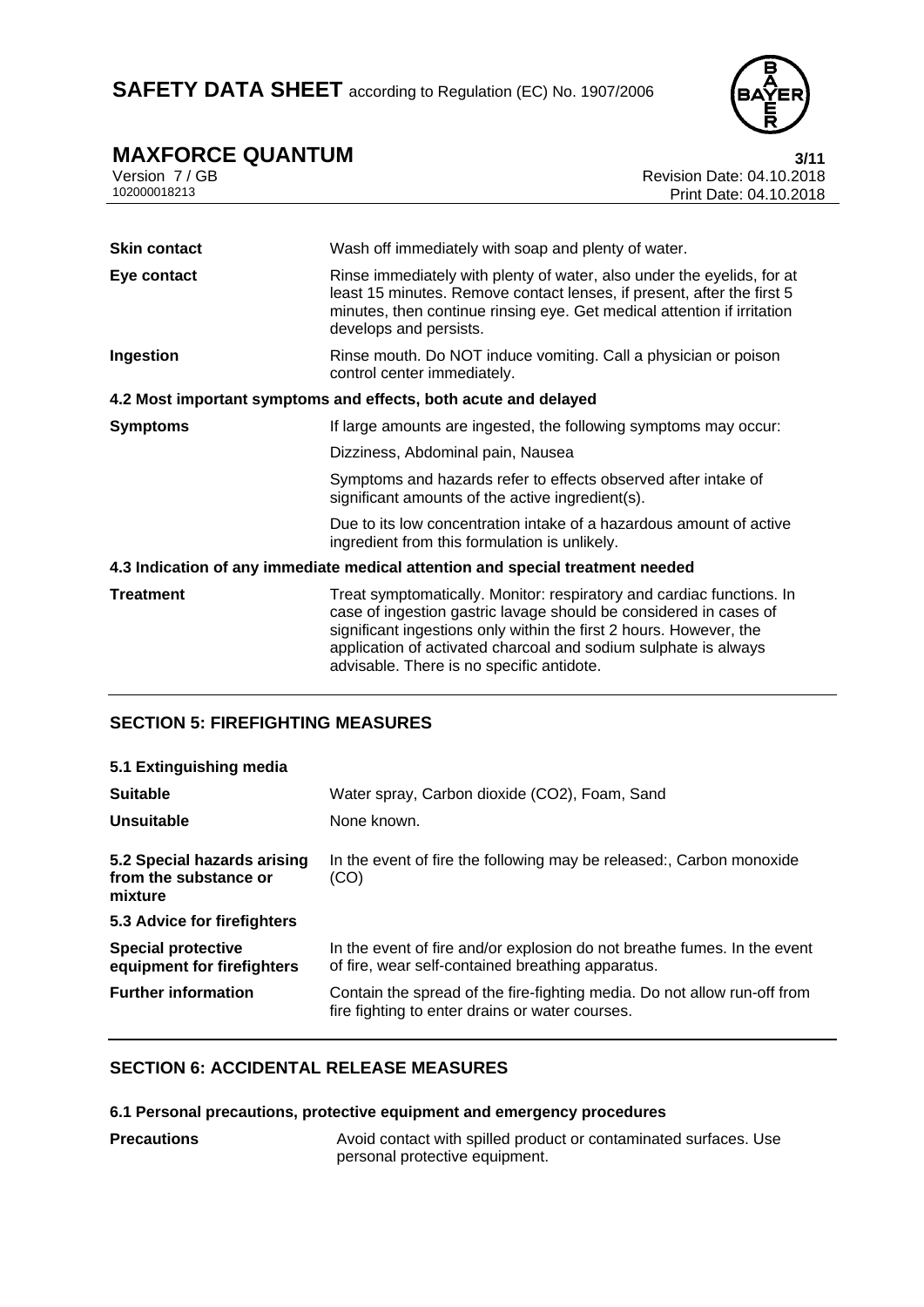

## **MAXFORCE QUANTUM**<br>Version 7/GB **1/11**<br>Revision Date: 04.10.2018

Version 7 / GB Revision Date: 04.10.2018<br>102000018213 Print Date: 04.10.2018 Print Date: 04.10.2018

| <b>6.2 Environmental</b><br>precautions                   | Do not allow to get into surface water, drains and ground water. If<br>spillage enters drains leading to sewage works inform local water<br>company immediately. If spillage enters rivers or watercourses, inform<br>the Environment Agency (emergency telephone number 0800<br>807060).                                                                                                                                                                |
|-----------------------------------------------------------|----------------------------------------------------------------------------------------------------------------------------------------------------------------------------------------------------------------------------------------------------------------------------------------------------------------------------------------------------------------------------------------------------------------------------------------------------------|
| 6.3 Methods and materials for containment and cleaning up |                                                                                                                                                                                                                                                                                                                                                                                                                                                          |
| Methods for cleaning up                                   | The nature of this product, when contained in commercial packs,<br>makes spillage unlikely. However, if significant amounts are spilled<br>nevertheless, the following advice is applicable. Soak up with inert<br>absorbent material (e.g. sand, silica gel, acid binder, universal binder,<br>sawdust). Clean contaminated floors and objects thoroughly,<br>observing environmental regulations. Keep in suitable, closed<br>containers for disposal. |
| <b>Additional advice</b>                                  | Check also for any local site procedures.                                                                                                                                                                                                                                                                                                                                                                                                                |
| 6.4 Reference to other<br>sections                        | Information regarding safe handling, see section 7.<br>Information regarding personal protective equipment, see section 8.<br>Information regarding waste disposal, see section 13.                                                                                                                                                                                                                                                                      |

### **SECTION 7: HANDLING AND STORAGE**

### **7.1 Precautions for safe handling**

| Advice on safe handling                                 | No specific precautions required when handling unopened<br>packs/containers; follow relevant manual handling advice. Ensure<br>adequate ventilation.                                                                                                                                                 |
|---------------------------------------------------------|------------------------------------------------------------------------------------------------------------------------------------------------------------------------------------------------------------------------------------------------------------------------------------------------------|
| Hygiene measures                                        | Avoid contact with skin, eyes and clothing. Keep working clothes<br>separately. Wash hands before breaks and immediately after handling<br>the product. Remove soiled clothing immediately and clean thoroughly<br>before using again. Garments that cannot be cleaned must be<br>destroyed (burnt). |
|                                                         | 7.2 Conditions for safe storage, including any incompatibilities                                                                                                                                                                                                                                     |
| <b>Requirements for storage</b><br>areas and containers | Store in original container. Keep containers tightly closed in a dry, cool<br>and well-ventilated place. Store in a place accessible by authorized<br>persons only. Protect from frost. Keep away from direct sunlight.                                                                              |
| Advice on common storage                                | Keep away from food, drink and animal feedingstuffs.                                                                                                                                                                                                                                                 |
| Suitable materials                                      | Polypropylene<br>Polyethylene film within an outer package<br>HDPE (high density polyethylene)                                                                                                                                                                                                       |
| 7.3 Specific end use(s)                                 | Refer to the label and/or leaflet.                                                                                                                                                                                                                                                                   |

### **SECTION 8: EXPOSURE CONTROLS/PERSONAL PROTECTION**

### **8.1 Control parameters**

| <b>Components</b> | CAS-No.                       | <b>Control parameters</b> | Update | <b>Basis</b>            |
|-------------------|-------------------------------|---------------------------|--------|-------------------------|
| Imidacloprid      | $\sim$<br>$1 - 41 -$<br>38261 | ma/m3<br><b>U.</b>        |        | BCS <sup>*</sup><br>OES |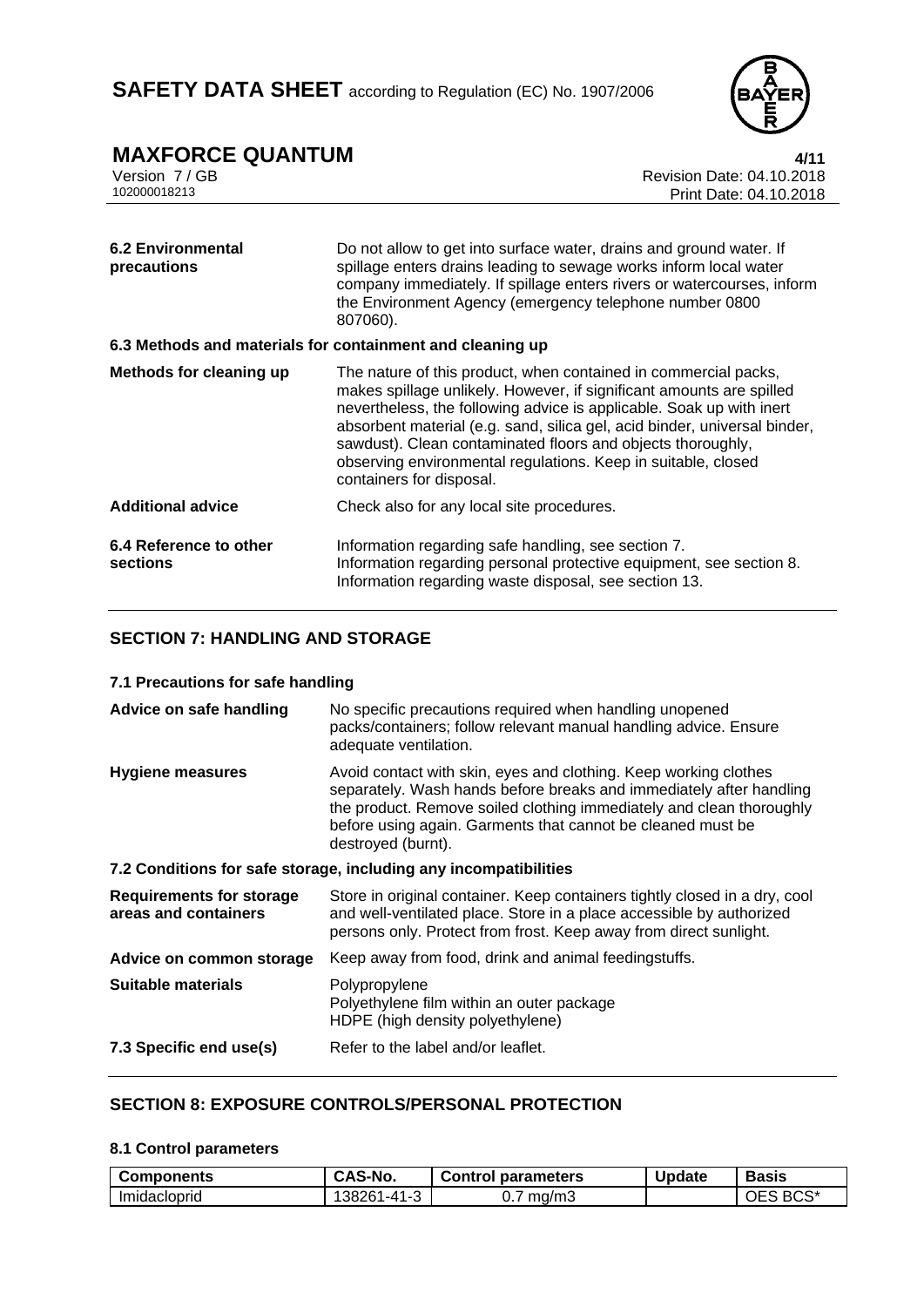

## **MAXFORCE QUANTUM**<br>Version 7/GB Version 7/GB

Version 7 / GB<br>102000018213<br>Print Date: 04.10.2018 Print Date: 04.10.2018

|         |               | 'TWA)                         |         |          |
|---------|---------------|-------------------------------|---------|----------|
| Sucrose | $57 - 50 - 1$ | 10 mg/m $3$<br>'TWA)          | 12 2011 | EH40 WEL |
| Sucrose | $57 - 50 - 1$ | $20 \text{ mg/m}$ 3<br>(STEL) | 12 2011 | EH40 WEL |

\*OES BCS: Internal Bayer AG, Crop Science Division "Occupational Exposure Standard"

### **8.2 Exposure controls**

**Refer to COSHH assessment (Control of Substances Hazardous to Health (Amendment) Regulations 2004). Engineering controls should be used in preference to personal protective equipment wherever practicable. Refer also to COSHH Essentials.**

#### **Personal protective equipment**

In normal use and handling conditions please refer to the label and/or leaflet. In all other cases the following recommendations would apply.

| <b>Respiratory protection</b> | Respiratory protection is not required under anticipated<br>circumstances of exposure.<br>Respiratory protection should only be used to control residual risk of<br>short duration activities, when all reasonably practicable steps have<br>been taken to reduce exposure at source e.g. containment and/or<br>local extract ventilation. Always follow respirator manufacturer's<br>instructions regarding wearing and maintenance.                                                                                                  |                                                                                                                                                                                                                                                                                                                                                                                                                                                                                                                                                                                    |  |
|-------------------------------|----------------------------------------------------------------------------------------------------------------------------------------------------------------------------------------------------------------------------------------------------------------------------------------------------------------------------------------------------------------------------------------------------------------------------------------------------------------------------------------------------------------------------------------|------------------------------------------------------------------------------------------------------------------------------------------------------------------------------------------------------------------------------------------------------------------------------------------------------------------------------------------------------------------------------------------------------------------------------------------------------------------------------------------------------------------------------------------------------------------------------------|--|
| <b>Hand protection</b>        | contact time.<br>drinking, smoking or using the toilet.<br>Material<br>Rate of permeability<br>Glove thickness<br><b>Directive</b>                                                                                                                                                                                                                                                                                                                                                                                                     | Please observe the instructions regarding permeability and<br>breakthrough time which are provided by the supplier of the gloves.<br>Also take into consideration the specific local conditions under which<br>the product is used, such as the danger of cuts, abrasion, and the<br>Wash gloves when contaminated. Dispose of when contaminated<br>inside, when perforated or when contamination on the outside cannot<br>be removed. Wash hands frequently and always before eating,<br>Nitrile rubber<br>> 480 min<br>$> 0.4$ mm<br>Protective gloves complying with EN<br>374. |  |
| Eye protection                |                                                                                                                                                                                                                                                                                                                                                                                                                                                                                                                                        | Wear goggles (conforming to $EN166$ , Field of Use = 5 or equivalent).                                                                                                                                                                                                                                                                                                                                                                                                                                                                                                             |  |
| Skin and body protection      | Wear standard coveralls and Category 3 Type 6 suit.<br>If there is a risk of significant exposure, consider a higher protective<br>type suit.<br>Wear two layers of clothing wherever possible. Polyester/cotton or<br>cotton overalls should be worn under chemical protection suit and<br>should be professionally laundered frequently.<br>If chemical protection suit is splashed, sprayed or significantly<br>contaminated, decontaminate as far as possible, then carefully<br>remove and dispose of as advised by manufacturer. |                                                                                                                                                                                                                                                                                                                                                                                                                                                                                                                                                                                    |  |

### **SECTION 9: PHYSICAL AND CHEMICAL PROPERTIES**

**9.1 Information on basic physical and chemical properties**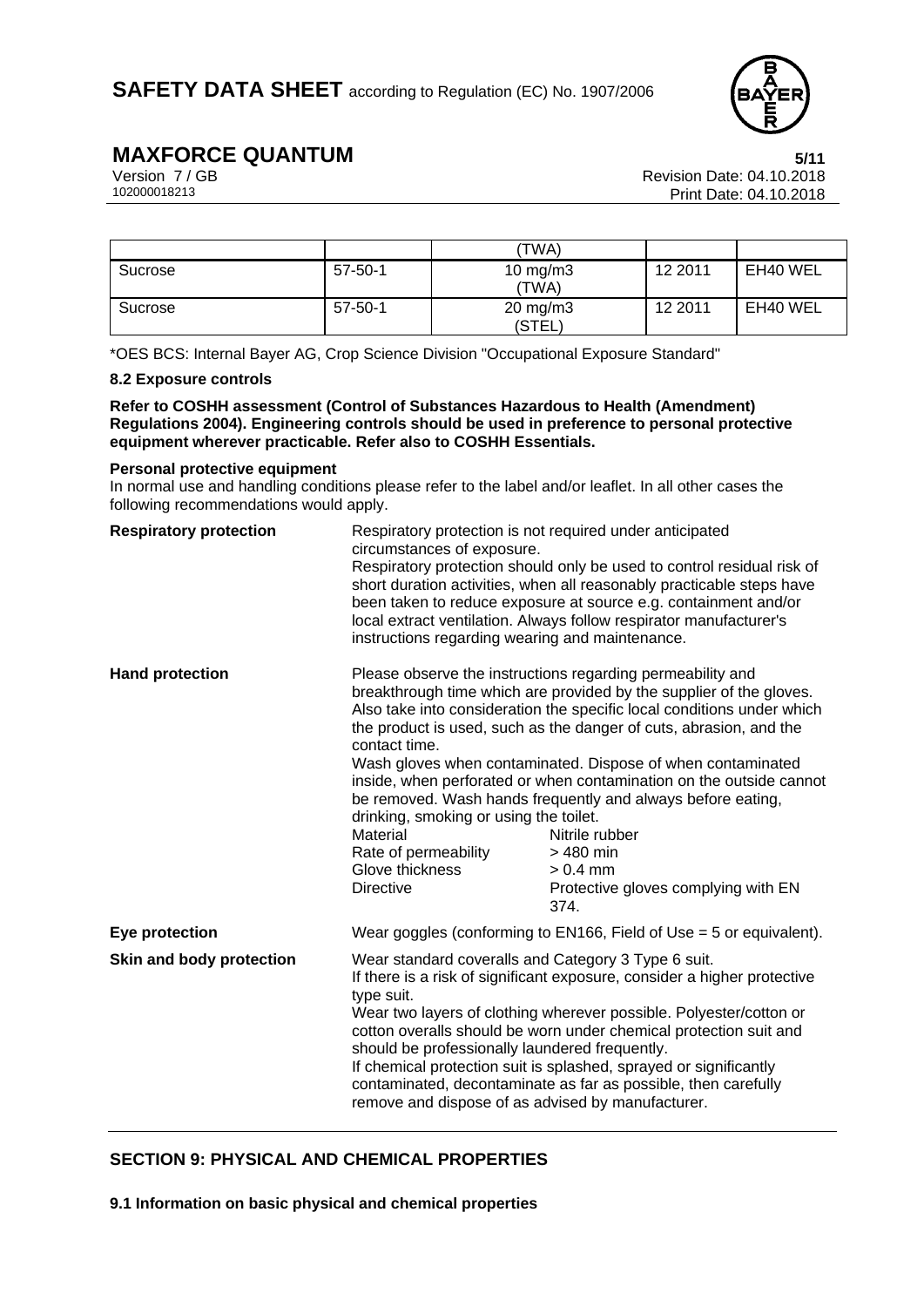## SAFETY DATA SHEET according to Regulation (EC) No. 1907/2006



# **MAXFORCE QUANTUM**<br>Version 7/GB<br>Revision Date: 04.10.2018

Version 7 / GB Revision Date: 04.10.2018<br>102000018213 Print Date: 04.10.2018 Print Date: 04.10.2018

| <b>Form</b>                                       | gel                                                          |
|---------------------------------------------------|--------------------------------------------------------------|
| <b>Colour</b>                                     | colourless to light yellow                                   |
| <b>Odour</b>                                      | weak, characteristic                                         |
| pH                                                | 4.0 - 6.0 (10 %) (23 °C) (deionized water)                   |
| <b>Flash point</b>                                | $>$ 100 °C                                                   |
| <b>Auto-ignition temperature</b>                  | 380 °C                                                       |
| <b>Density</b>                                    | ca. 1.43 g/cm <sup>3</sup> (20 °C)                           |
| <b>Partition coefficient: n-</b><br>octanol/water | Imidacloprid: log Pow: 0.57                                  |
| Viscosity, dynamic                                | $>= 5,400$ mPa.s (20 °C) Velocity gradient 80/s              |
| <b>Oxidizing properties</b>                       | No oxidizing properties                                      |
| <b>Explosivity</b>                                | Not explosive                                                |
| 9.2 Other information                             | Further safety related physical-chemical data are not known. |

### **SECTION 10: STABILITY AND REACTIVITY**

| 10.1 Reactivity                            |                                                                                                                     |
|--------------------------------------------|---------------------------------------------------------------------------------------------------------------------|
| <b>Thermal decomposition</b>               | 175 °C, Heating rate: 3 K/min<br>Exothermic decomposition.<br>The value mentioned relates to the active ingredient. |
| <b>10.2 Chemical stability</b>             | Stable under recommended storage conditions.                                                                        |
| 10.3 Possibility of<br>hazardous reactions | No hazardous reactions when stored and handled according to<br>prescribed instructions.                             |
| 10.4 Conditions to avoid                   | Extremes of temperature and direct sunlight.                                                                        |
| 10.5 Incompatible materials                | Store only in the original container.                                                                               |
| 10.6 Hazardous<br>decomposition products   | No decomposition products expected under normal conditions of use.                                                  |

### **SECTION 11: TOXICOLOGICAL INFORMATION**

### **11.1 Information on toxicological effects**

| <b>Acute oral toxicity</b>       | $LD50$ (Rat) > 2,500 mg/kg<br>Test conducted with a similar formulation.       |
|----------------------------------|--------------------------------------------------------------------------------|
| <b>Acute inhalation toxicity</b> |                                                                                |
|                                  | During intended and foreseen applications, no respirable aerosol is<br>formed. |
| <b>Acute dermal toxicity</b>     | $LD50$ (Rat) $> 2,000$ mg/kg<br>Test conducted with a similar formulation.     |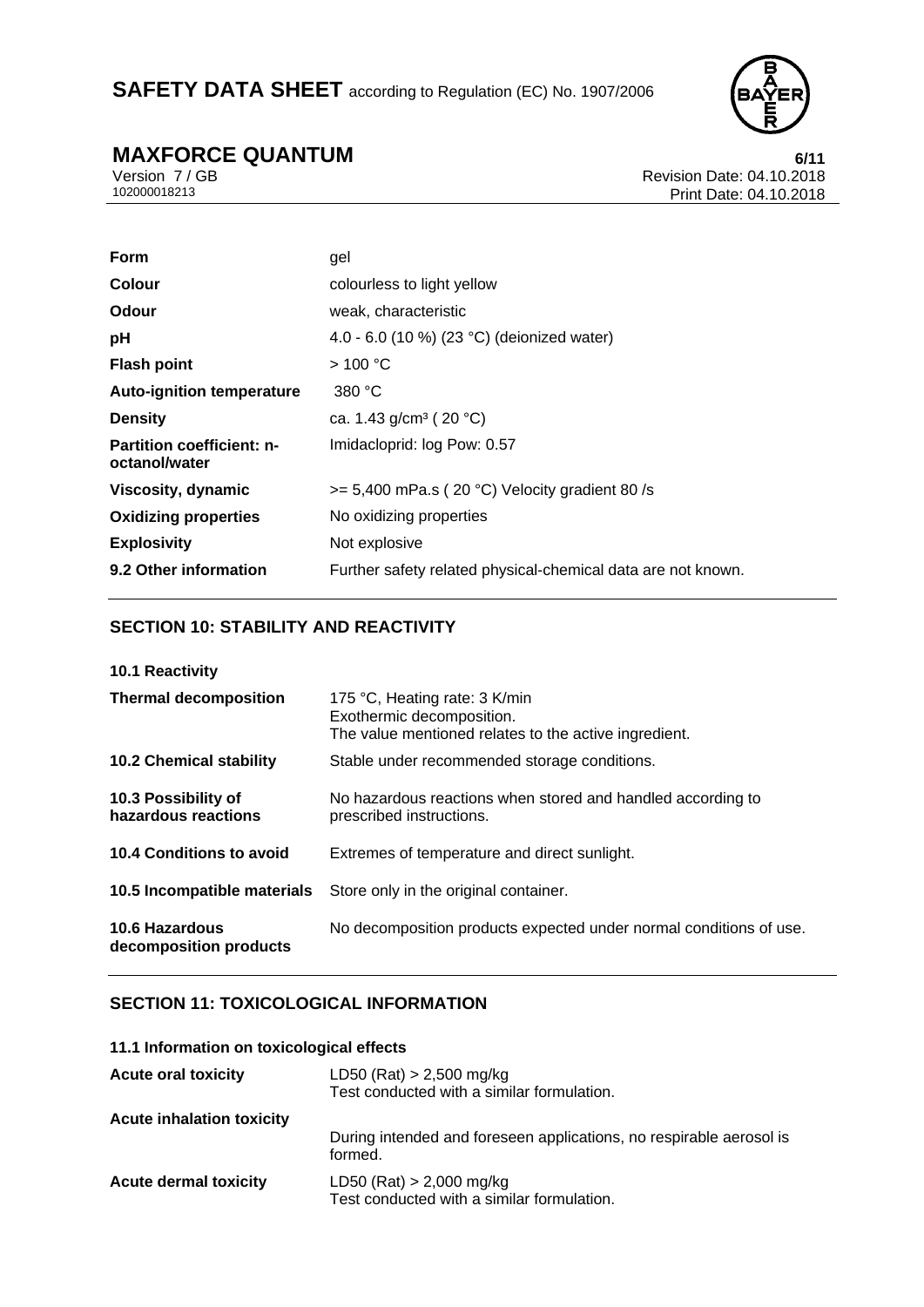

### **MAXFORCE QUANTUM 7/11**

Version 7 / GB Revision Date: 04.10.2018 Print Date: 04.10.2018

| <b>Skin corrosion/irritation</b>            | No skin irritation (Rabbit)<br>Test conducted with a similar formulation.                                                        |
|---------------------------------------------|----------------------------------------------------------------------------------------------------------------------------------|
| Serious eye damage/eye<br>irritation        | No eye irritation (Rabbit)<br>Test conducted with a similar formulation.                                                         |
| <b>Respiratory or skin</b><br>sensitisation | Non-sensitizing. (Guinea pig)<br>OECD Test Guideline 406, Magnusson & Kligman test<br>Test conducted with a similar formulation. |

### **Assessment STOT Specific target organ toxicity – repeated exposure**

Imidacloprid did not cause specific target organ toxicity in experimental animal studies.

### **Assessment mutagenicity**

Imidacloprid was not mutagenic or genotoxic based on the overall weight of evidence in a battery of in vitro and in vivo tests.

### **Assessment carcinogenicity**

Imidacloprid was not carcinogenic in lifetime feeding studies in rats and mice.

### **Assessment toxicity to reproduction**

Imidacloprid caused reproduction toxicity in a two-generation study in rats only at dose levels also toxic to the parent animals. The reproduction toxicity seen with Imidacloprid is related to parental toxicity.

### **Assessment developmental toxicity**

Imidacloprid caused developmental toxicity only at dose levels toxic to the dams. The developmental effects seen with Imidacloprid are related to maternal toxicity.

### **Aspiration hazard**

Based on available data, the classification criteria are not met.

### **SECTION 12: ECOLOGICAL INFORMATION**

| <b>12.1 Toxicity</b>                                |                                                                                                                                                        |
|-----------------------------------------------------|--------------------------------------------------------------------------------------------------------------------------------------------------------|
| <b>Toxicity to fish</b>                             | LC50 (Oncorhynchus mykiss (rainbow trout)) 211 mg/l<br>Exposure time: 96 h<br>The value mentioned relates to the active ingredient imidacloprid.       |
| <b>Toxicity to aquatic</b><br>invertebrates         | EC50 (Daphnia magna (Water flea)) 85 mg/l<br>Exposure time: 48 h<br>The value mentioned relates to the active ingredient imidacloprid.                 |
|                                                     | EC50 (Chironomus riparius (non-biting midge)) 0.0552 mg/l<br>Exposure time: 24 h<br>The value mentioned relates to the active ingredient imidacloprid. |
| <b>Chronic toxicity to aquatic</b><br>invertebrates | EC10 (Chironomus riparius (non-biting midge)): 0.87 µg/l<br>Exposure time: 28 d<br>The value mentioned relates to the active ingredient imidacloprid.  |
|                                                     | EC10 (Caenis horaria (Mayfly)): 0,024 µg/l<br>Exposure time: 28 d<br>The value mentioned relates to the active ingredient imidacloprid.                |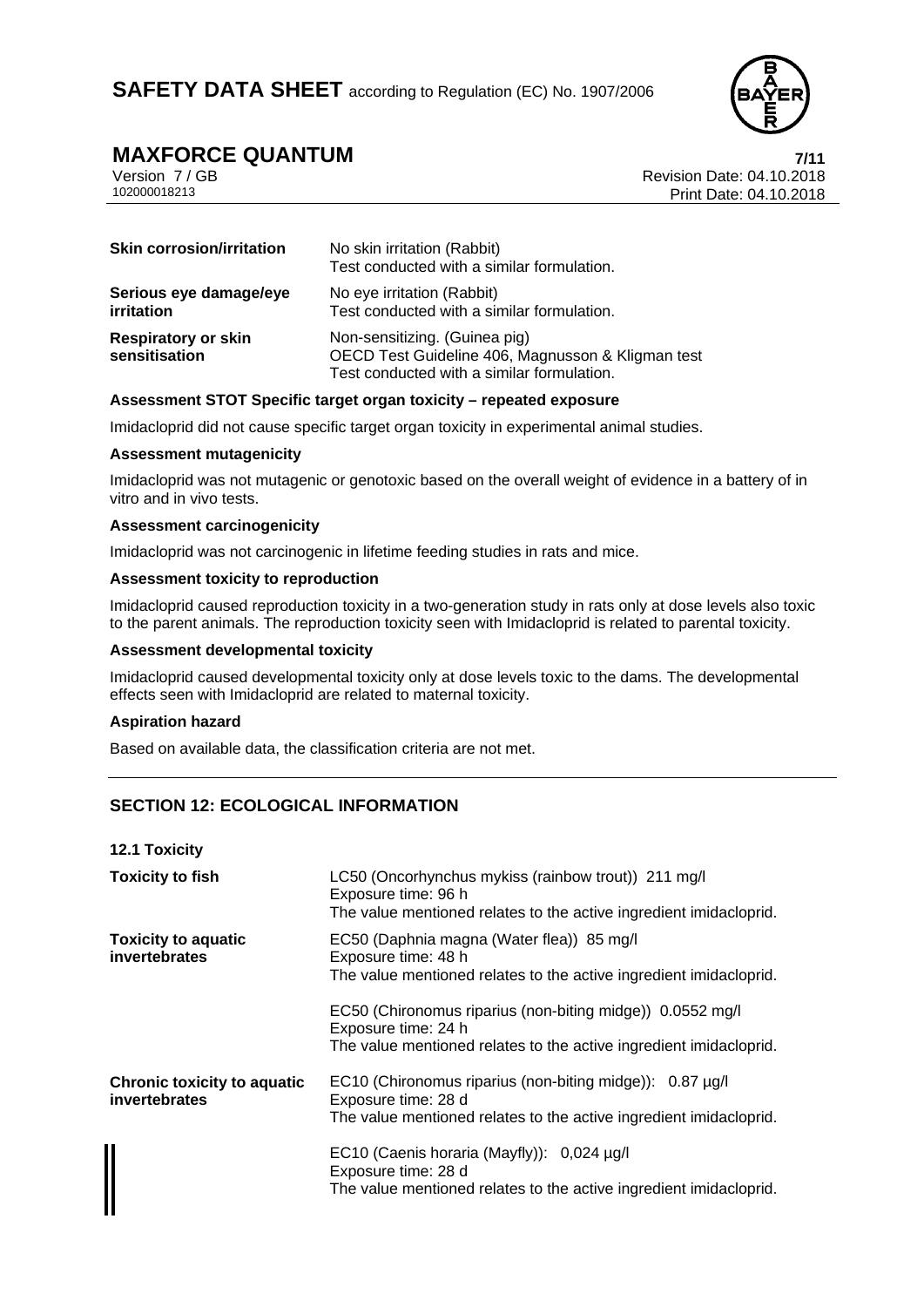

## **MAXFORCE QUANTUM**<br>Version 7/GB<br>Revision Date: 04.10.2018

Version 7 / GB Revision Date: 04.10.2018<br>102000018213 Print Date: 04.10.2018 Print Date: 04.10.2018

| <b>Toxicity to aquatic plants</b>           | IC50 (Desmodesmus subspicatus (green algae)) > 10 mg/l<br>Growth rate; Exposure time: 72 h<br>The value mentioned relates to the active ingredient imidacloprid.                                |  |
|---------------------------------------------|-------------------------------------------------------------------------------------------------------------------------------------------------------------------------------------------------|--|
| 12.2 Persistence and degradability          |                                                                                                                                                                                                 |  |
| <b>Biodegradability</b>                     | Imidacloprid:<br>Not rapidly biodegradable                                                                                                                                                      |  |
| Koc                                         | Imidacloprid: Koc: 225                                                                                                                                                                          |  |
| 12.3 Bioaccumulative potential              |                                                                                                                                                                                                 |  |
| <b>Bioaccumulation</b>                      | Imidacloprid:<br>Does not bioaccumulate.                                                                                                                                                        |  |
| 12.4 Mobility in soil                       |                                                                                                                                                                                                 |  |
| <b>Mobility in soil</b>                     | Imidacloprid: Moderately mobile in soils                                                                                                                                                        |  |
| 12.5 Results of PBT and vPvB assessment     |                                                                                                                                                                                                 |  |
| <b>PBT and vPvB assessment</b>              | Imidacloprid: This substance is not considered to be persistent,<br>bioaccumulative and toxic (PBT). This substance is not considered to be<br>very persistent and very bioaccumulative (vPvB). |  |
| 12.6 Other adverse effects                  |                                                                                                                                                                                                 |  |
| <b>Additional ecological</b><br>information | No other effects to be mentioned.                                                                                                                                                               |  |

### **SECTION 13: DISPOSAL CONSIDERATIONS**

### **13.1 Waste treatment methods**

| <b>Product</b>                      | In accordance with current regulations and, if necessary, after<br>consultation with the site operator and/or with the responsible authority,<br>the product may be taken to a waste disposal site or incineration plant.<br>Advice may be obtained from the local waste regulation authority (part<br>of the Environment Agency in the UK).                                                                                                                                 |
|-------------------------------------|------------------------------------------------------------------------------------------------------------------------------------------------------------------------------------------------------------------------------------------------------------------------------------------------------------------------------------------------------------------------------------------------------------------------------------------------------------------------------|
| <b>Contaminated packaging</b>       | Small containers $(< 10 \text{ l or} < 10 \text{ kg})$ should be rinsed thoroughly using<br>an integrated pressure rinsing device, or, by manually rinsing three<br>times.<br>Add washings to sprayer at time of filling.<br>Dispose of empty and cleaned packaging safely.<br>Large containers ( $> 25$ I or $> 25$ kg) should not be rinsed or re-used for<br>any other purpose.<br>Return large containers to supplier.<br>Follow advice on product label and/or leaflet. |
| Waste key for the unused<br>product | 02 01 08* agrochemical waste containing hazardous substances                                                                                                                                                                                                                                                                                                                                                                                                                 |

### **SECTION 14: TRANSPORT INFORMATION**

**ADR/RID/ADN**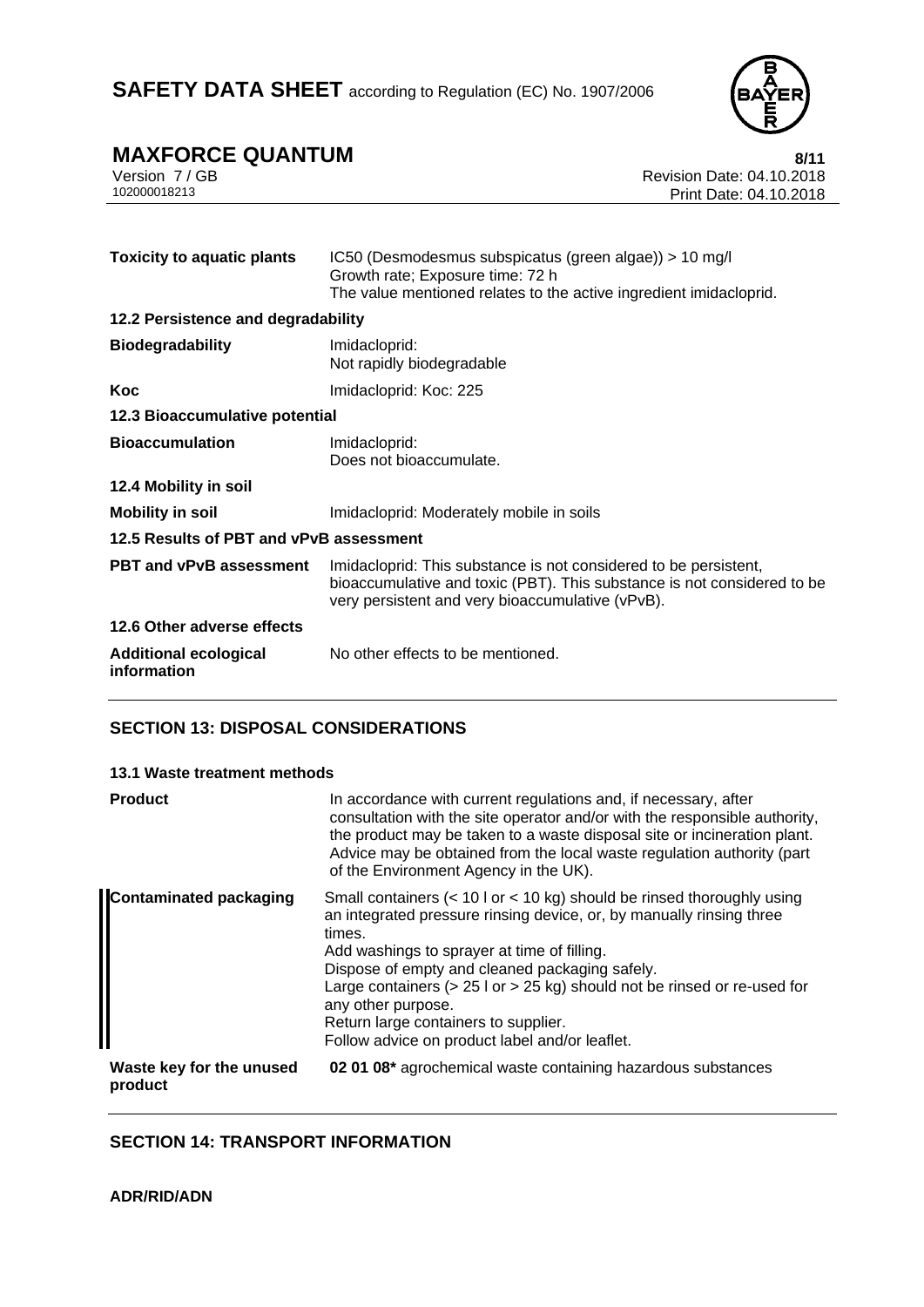## **MAXFORCE QUANTUM**<br>Version 7/GB Version 7/GB

Version 7 / GB Revision Date: 04.10.2018 Print Date: 04.10.2018

| 14.1 UN number<br>14.2 Proper shipping name | 3077<br>ENVIRONMENTALLY HAZARDOUS SUBSTANCE, SOLID,<br>N.O.S.<br>(IMIDACLOPRID MIXTURE) |
|---------------------------------------------|-----------------------------------------------------------------------------------------|
| 14.3 Transport hazard class(es)             | 9                                                                                       |
| 14.4 Packaging Group                        | Ш                                                                                       |
| 14.5 Environm. Hazardous Mark               | YES.                                                                                    |
| Hazard no.                                  | 90                                                                                      |

This classification is in principle not valid for carriage by tank vessel on inland waterways. Please refer to the manufacturer for further information.

### **IMDG**

| 3077<br>ENVIRONMENTALLY HAZARDOUS SUBSTANCE, SOLID,<br>N.O.S.<br>(IMIDACLOPRID MIXTURE)<br>9<br>Ш<br><b>YES</b> |
|-----------------------------------------------------------------------------------------------------------------|
|                                                                                                                 |
| 3077                                                                                                            |
| ENVIRONMENTALLY HAZARDOUS SUBSTANCE, SOLID,<br>N.O.S.<br>(IMIDACLOPRID MIXTURE)                                 |
| 9                                                                                                               |
| Ш                                                                                                               |
| <b>YES</b>                                                                                                      |
|                                                                                                                 |
| 3077                                                                                                            |
| ENVIRONMENTALLY HAZARDOUS SUBSTANCE, SOLID,<br>N.O.S.                                                           |
| (IMIDACLOPRID MIXTURE)<br>9                                                                                     |
| Ш                                                                                                               |
| <b>YES</b>                                                                                                      |
| 2Z                                                                                                              |
|                                                                                                                 |

### **14.6 Special precautions for user**

See sections 6 to 8 of this Safety Data Sheet.

**14.7 Transport in bulk according to Annex II of MARPOL and the IBC Code**  No transport in bulk according to the IBC Code.

### **SECTION 15: REGULATORY INFORMATION**

### **15.1 Safety, health and environmental regulations/legislation specific for the substance or mixture**

### **UK and Northern Ireland Regulatory References**

This material may be subject to some or all of the following regulations (and any subsequent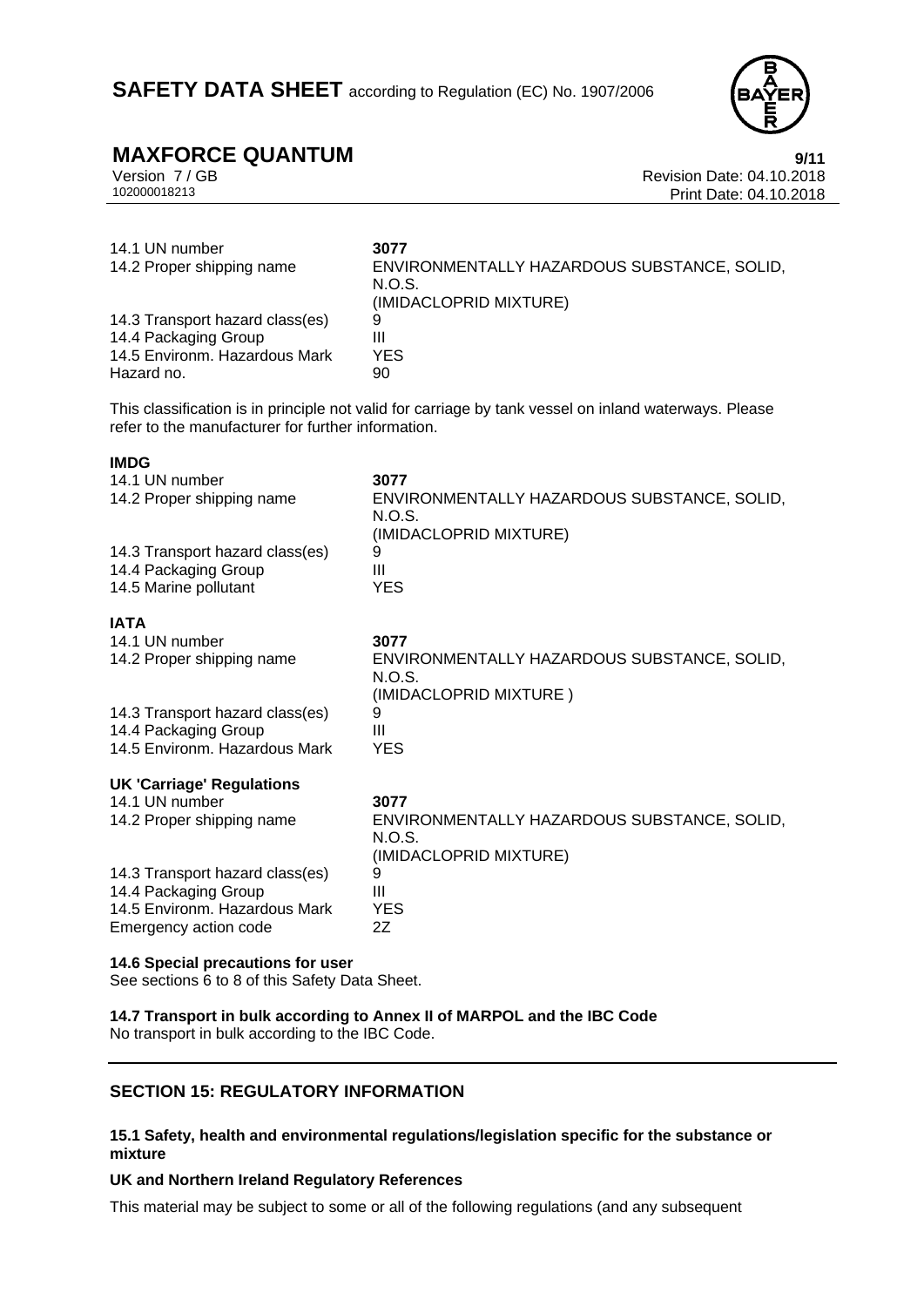

### **MAXFORCE QUANTUM** 10/11

Version 7 / GB<br>102000018213<br>Print Date: 04.10.2018 Print Date: 04.10.2018

amendments). Users must ensure that any uses and restrictions as indicated on the label and/or leaflet are followed.

### **Transport**

Carriage of Dangerous Goods and Use of Transportable Pressure Equipment Regulations 2009 (SI 2009 No 1348)

Merchant Shipping (Dangerous Goods and Marine Pollutants) Regulations 1997 (SI 1997 No 2367) Air Navigation Dangerous Goods Regulations 2002 (SI 2002 No 2786)

### **Supply and Use**

Chemical (Hazard Information and Packaging for Supply) Regulations 2009 (SI 2009 No 716) Chemical (Hazard Information and Packaging for Supply) (Northern Ireland) Regulations 2009 Control of Substances Hazardous to Health Regulations 2002 (SI 2002 No 2677) EH40 Occupational Exposure Limits - Table 1 List of approved workplace exposure limits Control of Pesticide Regulations 1986 Dangerous Substances and Explosive Atmospheres Regulations 2002

### **Waste Treatment**

Environmental Protection Act 1990, Part II Environmental Protection (Duty of Care) Regulations 1991 The Waste Management Licensing Regulations 1994 (as amended) Hazardous Waste Regulations 2005 (Replacing Special Waste Regulations 1996 as amended) Landfill Directive Regulation on Substances That Deplete the Ozone Layer 1994 (EEC/3093/94) Water Resources Act 1991 Anti-Pollution Works Regulations 1999

### **Further information**

WHO-classification: III (Slightly hazardous)

### **15.2 Chemical safety assessment**

A chemical safety assessment is not required.

### **SECTION 16: OTHER INFORMATION**

### **Text of the hazard statements mentioned in Section 3**

| H302 | Harmful if swallowed.                                 |
|------|-------------------------------------------------------|
| H400 | Very toxic to aquatic life.                           |
| H410 | Very toxic to aquatic life with long lasting effects. |

### **Abbreviations and acronyms**

| Conc.       | Concentration                                                                     |
|-------------|-----------------------------------------------------------------------------------|
| LOEC/LOEL   | Lowest observed effect concentration/level                                        |
| UN          | <b>United Nations</b>                                                             |
| <b>OECD</b> | Organization for Economic Co-operation and Development                            |
| EN.         | European Standard                                                                 |
| N.O.S.      | Not otherwise specified                                                           |
| SI          | <b>Statutory Instrument</b>                                                       |
| EH40 WEL    | <b>Worker Exposure Limit</b>                                                      |
| <b>IBC</b>  | International Code for the Construction and Equipment of Ships Carrying Dangerous |
|             | Chemicals in Bulk (IBC Code)                                                      |
| EU          | European Union                                                                    |